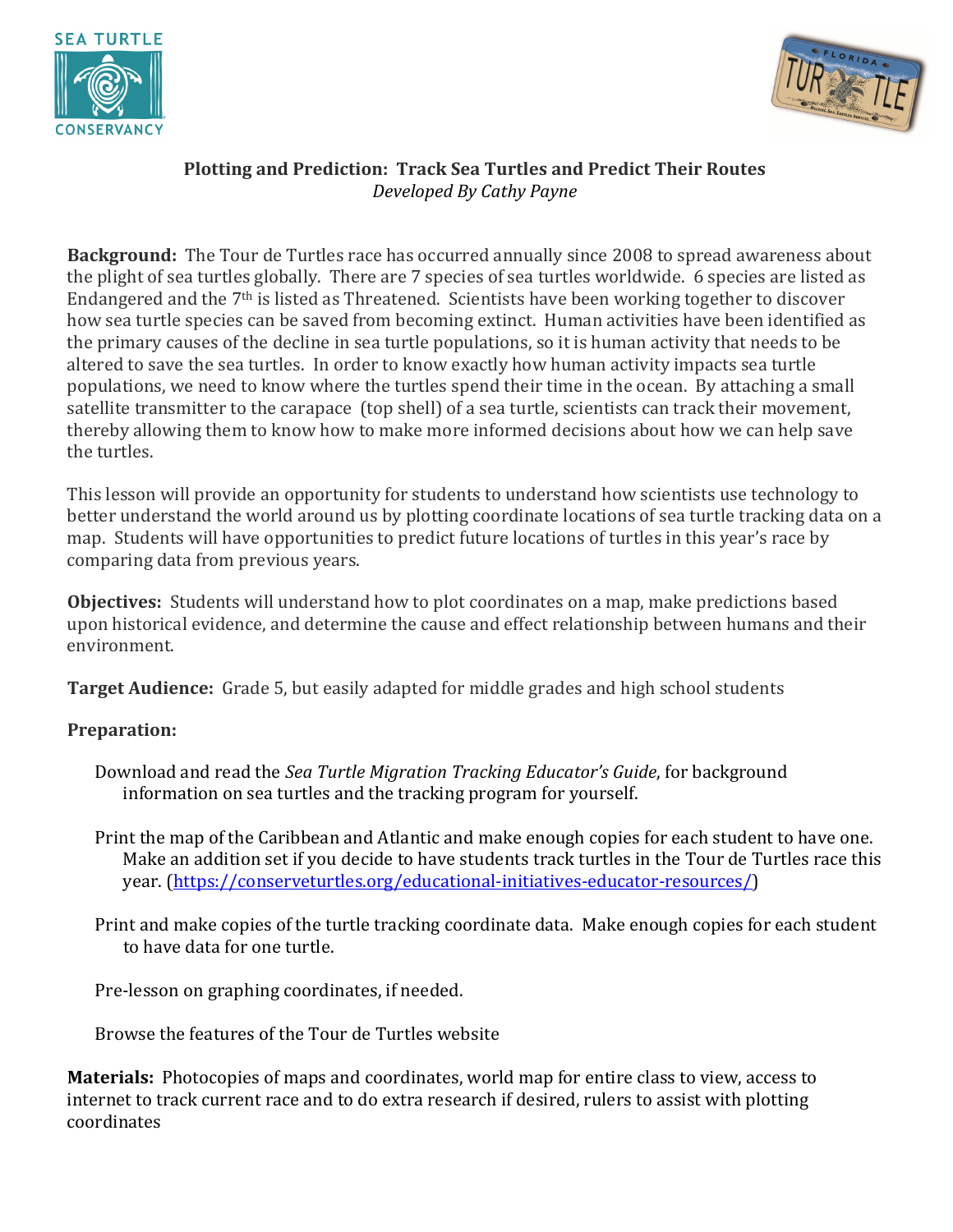# **Activity:**

1. Introduction/Probe, *15-20 minutes*. Using a large world map that the class can view at once, tell he class that you are going to be following sea turtles who are competing in a race called Tour de Turtles. Place a marker (post-it notes work fine) showing the starting point for one of the turtles you selected during a preparatory visit to the TourdeTurtles.org. Ask your students if they can predict how far the turtle will swim in 90 days. Record their prediction and the answers to the following questions on a chart (paper, whiteboard or smart board). If students use a journal to record lessons, ask them to record in their notebook as you or a note taker records on the class chart. Save the chart to revisit throughout the lesson.

How fast can a sea turtle swim?

Where will the turtle be in 3 months?

Will it swim in a straight line?

Does it know if is taking part in a race?

How can we follow the turtles?

What do we know about sea turtles?

2. Geographic coordinate plotting practice – *1 hour*. Distribute one map of the Caribbean and Atlantic to each student (http://conserveturtles.org/educators.php?page=activities). If they have limited background knowledge of longitude and latitude you will need to do a pre-lesson on the basic concept of graphing coordinates. Review how to graph coordinate locations on a map by reminding students of the following:

- A negative sign before a longitude coordinate means that the coordinate is west of the Prime Meridian.
- Latitude runs parallel to the equator. Each degree of latitude measures about 69 miles. Latitude is 0 degrees at eh equator and 90 at the poles (a negative means it is south of the equator)
- Longitude runs north to south, or perpendicular to the equator. The distance measured between lines of longitude varies because of the curvature of the Earth, so we cannot make specific measurements of distances between degrees of longitude on our maps. The is an excellent distance calculator available on the NOAA.gov website: http://www.nhc.noaa.gov/gccalc.shtml

The numbers for degrees of latitude are listed on the y-axis

The numbers for the degrees of longitude are written on the x-axis

Where the two points meet on the map is the geographic location of the coordinate

The Global Positioning System (GPS) uses these coordinates to communicate location. GPS uses a minimum of 24 satellites positioned in Earth orbit to provide locations for the entire globe. The tracked sea turtles have transmitters that 'talk' to the satellites to communicate their location.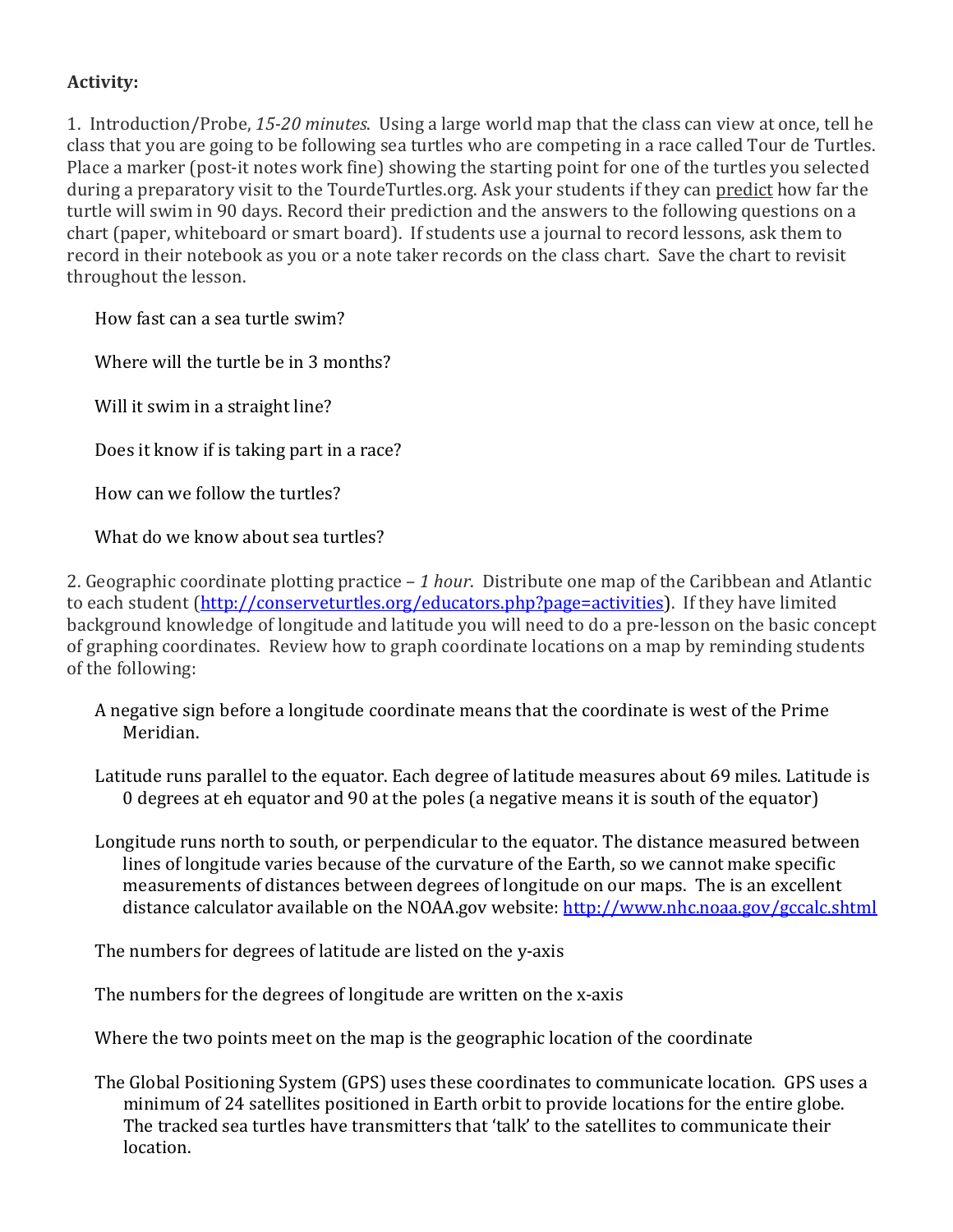After reviewing how to plot coordinates, distribute sheets of coordinates from previously tracked turtles downloaded from http://conserveturtles.org/educators.php?page=activities. You can distribute the same coordinates to all students or you can distribute multiple sets of coordinates for variety. Ask students to connect each coordinate to the next with a line as they are graphing. They should not wait until the end to connect the dots as some turtle routes are quite convoluted! After students complete their coordinates, visit the website for Sea Turtle Conservancy as a class and locate the maps for the turtles the students plotted (link to page below). Compare student maps to the actual maps. Discuss with students why their maps were alike or dissimilar to those on the website. Were errors made plotting? Discuss with students other things that are tracked with GPS. Possible answers should include, cars, smartphones, and other animals (even great white sharks!). 3. Follow-up, ongoing. Students can work in groups or as a class to follow the progress of sea turtles

in this year's Tour de Turtles race online at www.tourdeturtles.org . Distribute blank maps of the Caribbean and Atlantic like those used in the plotting activity. Ask students to predict where their turtle will be in 90 days using evidence from the historical data plotted in the last activity. Students can make one map for each turtle in the race. Check online daily or weekly for updated location for each turtle. There may not be coordinates available, but you can mark the approximate location for each turtle on your map. Students can add information about their turtle to their map. Information can be found in the Educator's Guide or on the sites listed below. Information includes species traits, feeding habits, causes for sea turtle population decline, etc. Review the chart that the class completed at the beginning to the lesson and see how their answers have changed. Students should be able to hold a discussion using evidence to back up their claims.

#### **Web Resources:**

Tour de Turtles homepage. Easy to navigate for students: http://tourdeturtles.org

Blank maps and coordinate sets for turtles from previously tracked turtles: http://www.conserveturtles.org/educators.php?page=activities

Google maps of tracks for previously tracked turtles. This is where you will locate the maps for the turtles plotted in the activity:

http://www.conserveturtles.org/satellitetracking.php

## **Extension activities:**

Watch video clips of turtles available on www. conserveturtles.org

Students can present research projects on the 7 different sea turtle species globally

Students create posters detailing threats to sea turtles

- Celebrate the winning turtle by creating a lesson on the cause for which the turtle raced. Students can design and implement a service project to help the cause (bake sale to raise funds for the cause, posters, lessons they design to educate younger students in your school about the cause, etc.)
- Explore the Signals of Spring website for other animals that are tracked. The program is designed for middle and high school, but there are relevant resources available to browse such as maps of tracks of other animals. http://www.signalsofspring.net
- Class discussions about how to select one cause to assist, using evidence and logic to select one final cause.